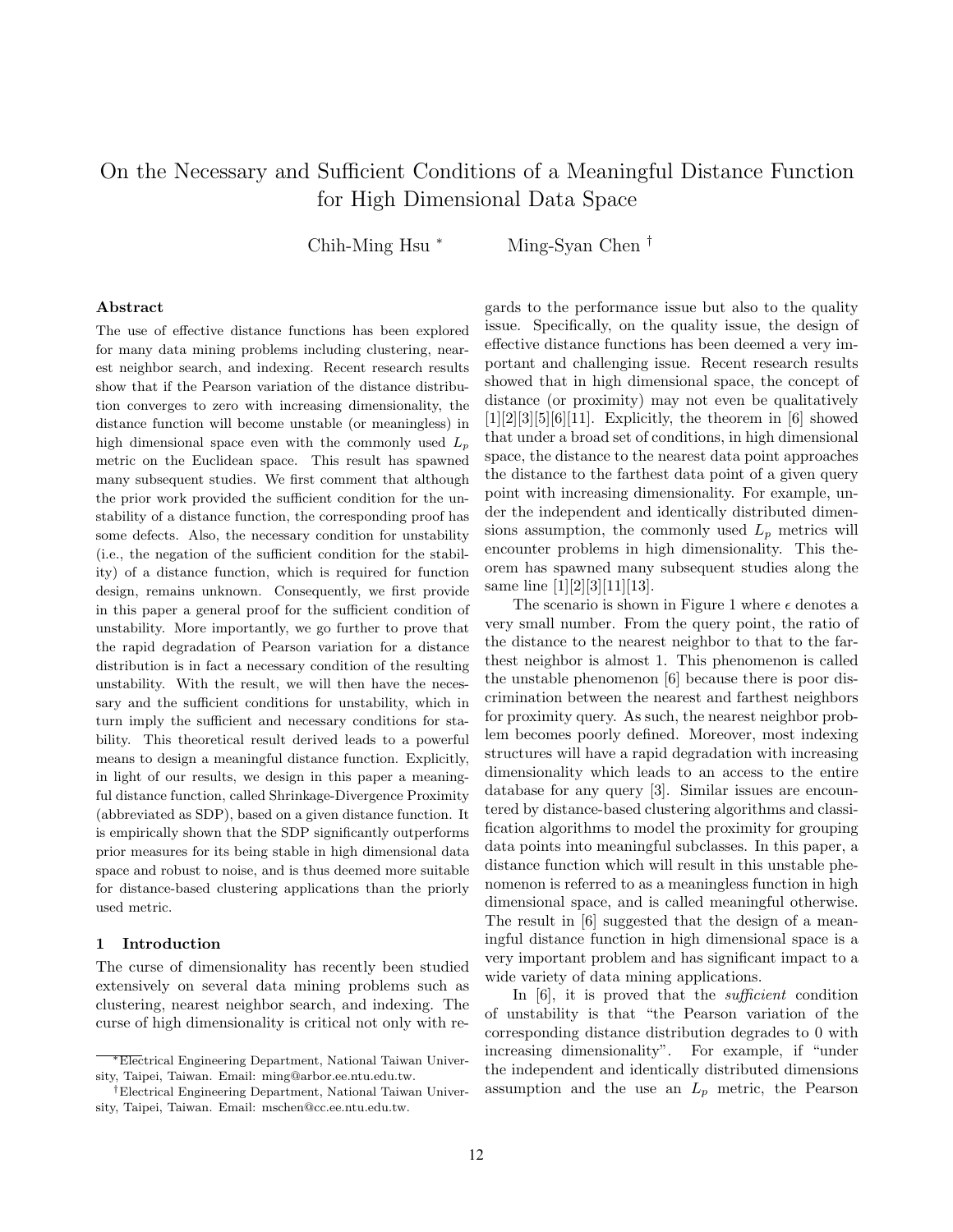

Figure 1: An example of unstable phenomenon.



Figure 2: Example minimum and maximum of functions which are not continuous.

variation of distance distribution rapidly degrades to 0 with increasing dimensionality in high dimensional space," then the unstable phenomenon occurs. (This distance function is hence called meaningless.) Note that in light of the equivalence between " $p \rightarrow q$ " and " $\neg q \rightarrow \neg p$ ", the negative of above sufficient condition for unstability is equivalent to the necessary condition of stability (where we have a meaningful distance function). However, the sufficient condition for stability remains unknown.

In fact, the important issue is how to design a meaningful distance (or proximity) function for high dimensional data space. The authors in [1] provided some practical desiderata for constructing a meaningful distance function, including (1) contrasting, (2) statistically sensitive, (3) skew magnification, and (4) compactness. These properties are in essence design guidelines for a meaningful distance function. However, we have no guarantee that a distance function which satisfies those needs will avoid the unstable phenomenon (since these properties are not sufficient condition for stability). Consequently, neither the result in [6] nor that in [1] provides the necessary condition for unstability which is required for us to design a meaningful distance function in high dimensional space. The design of a

meaningful distance (or proximity) function hence remains as an open problem. This is the issue we shall solve in this paper.

We first comment that although the work in [6] provided the sufficient condition for unstability, the corresponding proof has some defects. [6] used the property that the minimum and maximum are continuous functions to deduce the sufficient condition for unstability, which, however, does not hold always. For example, consider the scenario of two functions  $f$  and  $g$ , as shown in Figure 2 where both the minimum and the maximum of functions  $f$  and  $g$  are discontinuous. In general, the minimum and maximum functions of random sequence are not continuous, especially for discontinuous random variables [8]. To remedy this, we will first provide in this paper a general proof for the sufficient condition of unstability. More importantly, we go further to prove that the rapid degradation of Pearson variation for a distance distribution is a necessary condition of the resulting unstability. With the result, we will then have the necessary and sufficient conditions for unstability, whose negatives in turn imply the sufficient and necessary conditions for stability. Note that with the sufficient condition for stability which was unsolved in prior works and is first derived in this paper, one will then be able to design a meaningful distance function for high dimensional space. Explicitly, this new result means that a distance function for which the degradation of Pearson variation does not approach zero rapidly will be guaranteed to be meaningful (i.e., stable) in high dimensional space. The estimation of variation is a guideline for testing the distance function is unstable or not. As such, this theoretical analysis leads a powerful means to design a meaningful distance function.

Explicitly, in light our results, we design in this paper a meaningful distance function, called Shrinkage-Divergence Proximity (abbreviated as SDP), based on a given distance function. Specifically, the SDP defines an adaptive proximity function of two data points on individual attributes separately. The proximity of two points is the aggregation of each attributive proximity. SDP magnifies the variation of the distance to detect and avoid the unstable phenomenon attribute by attribute. For each attribute of two data points, we will shrink the proximity of this attribute to zero if the projected attribute of two data points falls into a small interval. If they are more similar to each other than to others on an attribute, we are then not able to significantly discern among them statistically. On the other hand, if some projected attributes of two data points are apart from one to another for a long original distance, then they are viewed dissimilar to each other. Therefore, we will be able to spread them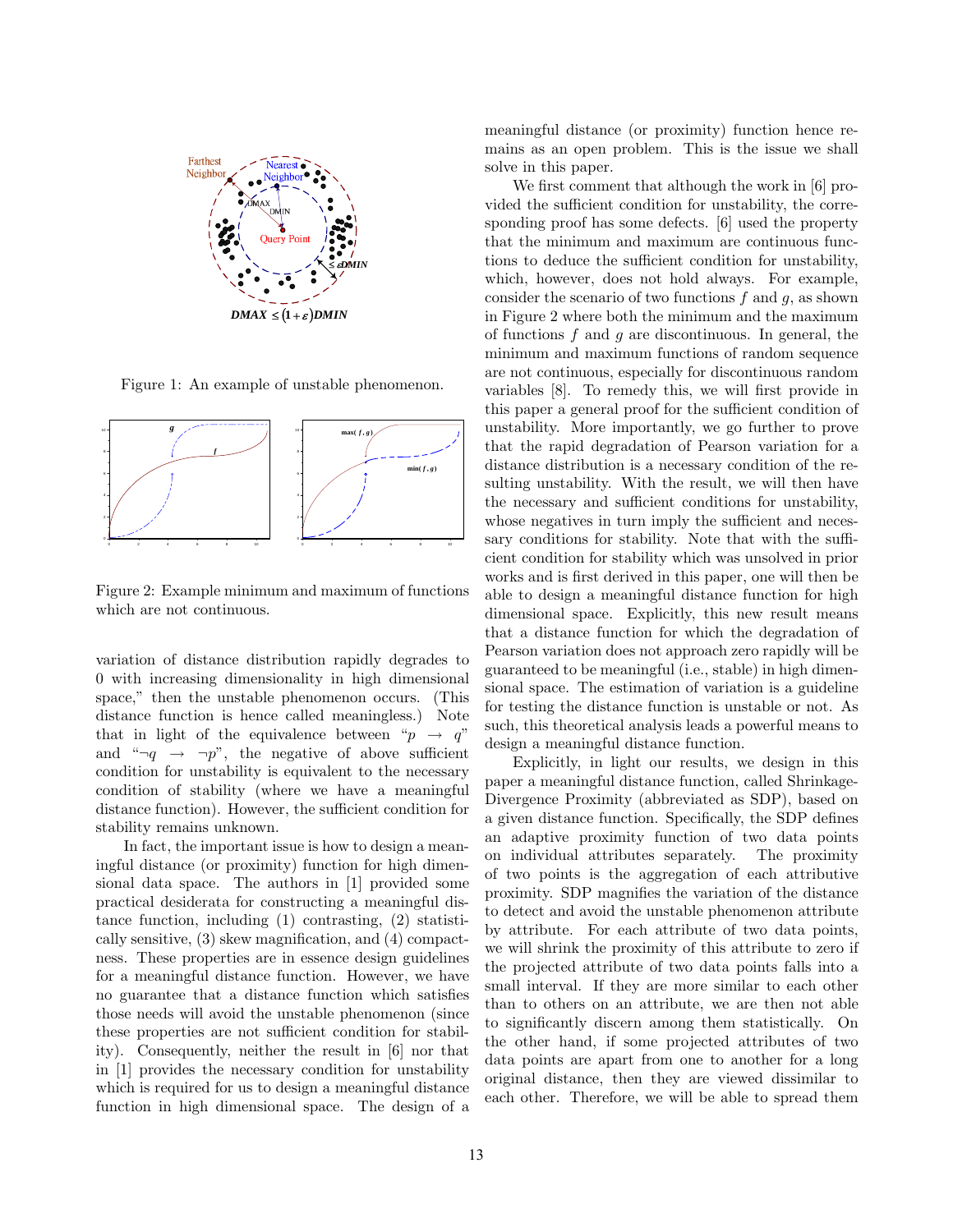out to increase the degree of discrimination. Note that since we define the proximity between two data points separately on individual attributes, the noise effects of some attributes will be mitigated by other attributes. This accounts for the reason that SDP is robust to noise in our experiments.

The contributions of this paper are twofold. First, as a theoretical foundation, we provided and proved the necessary and sufficient conditions of unstable phenomenon in high dimensional space. Note that the negative of necessary condition of unstability is in essence the sufficient condition of stability, which provides an innovative and effective guideline for the design of a meaningful (i.e., dimensionality resistant) distance function in high dimensional space. Second, in light of the theoretical results derived, we developed a new dimensionality resistant proximity function SDP. It is empirically shown that the SDP significantly outperforms prior measures for its being stable in high dimensional data space and robust to noise, and is thus deemed more suitable for distance-based clustering applications than the commonly used  $L_p$  metric.

The rest of the paper is organized as follows. Section 2 describes related works. Section 3 provides theoretical results for our work where the necessary and sufficient conditions for unstable phenomenon are derived. In Section 4, we devise a meaningful distance function SDP. Experimental results are presented in Section 5. This paper concludes with Section 6.

## 2 Related Works

The use of effective distance functions has been explored in several data mining problems, including nearest neighbor search, indexing, and so on. As described earlier, the work in [6] showed that under a broad set of conditions the neighbor queries become unstable in high dimensional spaces. That is, from a given query point, the distance to the nearest data point will approach that to the farthest data point in high dimensional space. For example, under the commonly used assumption that each dimension is independent, the  $L_p$ metric will be unstable for many high dimensional data spaces. For constant  $p \ (p \geq 1)$ , the  $L_p$  metric for two m-dimensional data points  $\vec{x} = (x_1, x_2, \dots, x_m)$ and  $\vec{y} = (y_1, y_2, \dots, y_m)$  is defined as  $L_p(\vec{x}, \vec{y}) =$  $\sum_{i=1}^{m} (|x_i - y_i|^p)^{1/p}$ . The result in [6] has spawned many subsequent studies along this direction. [11] and [2] specifically examined the behavior of  $L_p$  metric and showed that the problem of stability (i.e., meaningfulness) in high dimensionality is sensitive to the value of p. A property of  $L_p$  presented in [11] is that the value of extremal difference  $|Dmax_m - Dmin_m|$  grows as  $m^{1/p-1/2}$  with increasing dimensionality m, where  $Dmax_m$  and  $Dmin_m$  are the distances to the farthest point and that to the nearest point from the origin, respectively. As a result, the  $L_1$  metric is the only metric of the  $L_p$  family for which the absolute difference between nearest and farthest neighbor increases with the dimensionality. For the  $L_2$  metric,  $|Dmax_m - Dmin_m|$ converges to a constant, and for distance metrics  $L_k$  for  $k \geq 3$ ,  $|Dmax_m - Dmin_m|$  converges to zero with dimensionality  $m$ . This means that the  $L_1$  metric is more preferable than the  $L_2$  for high dimensional data mining applications. In [2], the authors also extended the notion of a  $L_p$  metric to a fractional distance function where a fractional distance function  $dist_m^l$  for  $l \in (0, 1)$ is defined as:

$$
dist_m^l(\overrightarrow{x}, \overrightarrow{y}) = \left(\sum_{i=1}^m (x_i - y_i)^l\right)^{1/l}.
$$

In [3], the authors proposed the IGrid-index which is a method for similarity indexing. The IGrid-index used grid-based approach to redesign the similarity function from  $L_p$ . In order to perform the proximity thresholds, the IGrid-index method discretize the data space into  $k_d$  equidepth ranges. Specifically,  $\mathcal{R} [i, j]$ denotes the *j*th range for dimension  $i$ . For dimension i, if both  $x_i$  and  $y_i$  belong to the same range  $\mathcal{R}[i,j],$ then the two data points are said to be in proximity on dimension *i*. Let  $S[\vec{x}, \vec{y}, k_d]$  be the proximity set for two data points  $\vec{x}$  and  $\vec{y}$  with a given level of discretization  $k_d$ , then the similarity between  $\vec{x}$  and  $\overrightarrow{y}$  is given by:

$$
PIDist\left(\overrightarrow{x},\overrightarrow{y},k_d\right) = \left[\sum_{i \in \mathcal{S}\left[\overrightarrow{x},\overrightarrow{y},k_d\right]}\left(1 - \frac{|x_i - y_i|}{m_i - n_i}\right)^p\right]^{1/p},\,
$$

where  $m_i$  and  $n_i$  are the upper and lower bounds for the corresponding range in the dimension  $i$  in which the data points  $\vec{x}$  and  $\vec{y}$  are in proximity to one another. Note that these results while being valuable from various perspectives do not provide the sufficient condition for a meaningful distance function that can be used for the distance function design in high dimensional data space.

## 3 On a Meaningful Distance Function

In this section, we shall derive theoretical properties for a meaningful distance function. Preliminaries are given in Section 3.1. In Section 3.2, we first provide a new proof for the sufficient condition of unstability in Theorem 1 (since, as pointed out earlier, the proof in [6] has some defects). Then, we derived the necessary condition for unstability (i.e., the negative of the sufficient condition for stability) in Theorem 2. We state the complete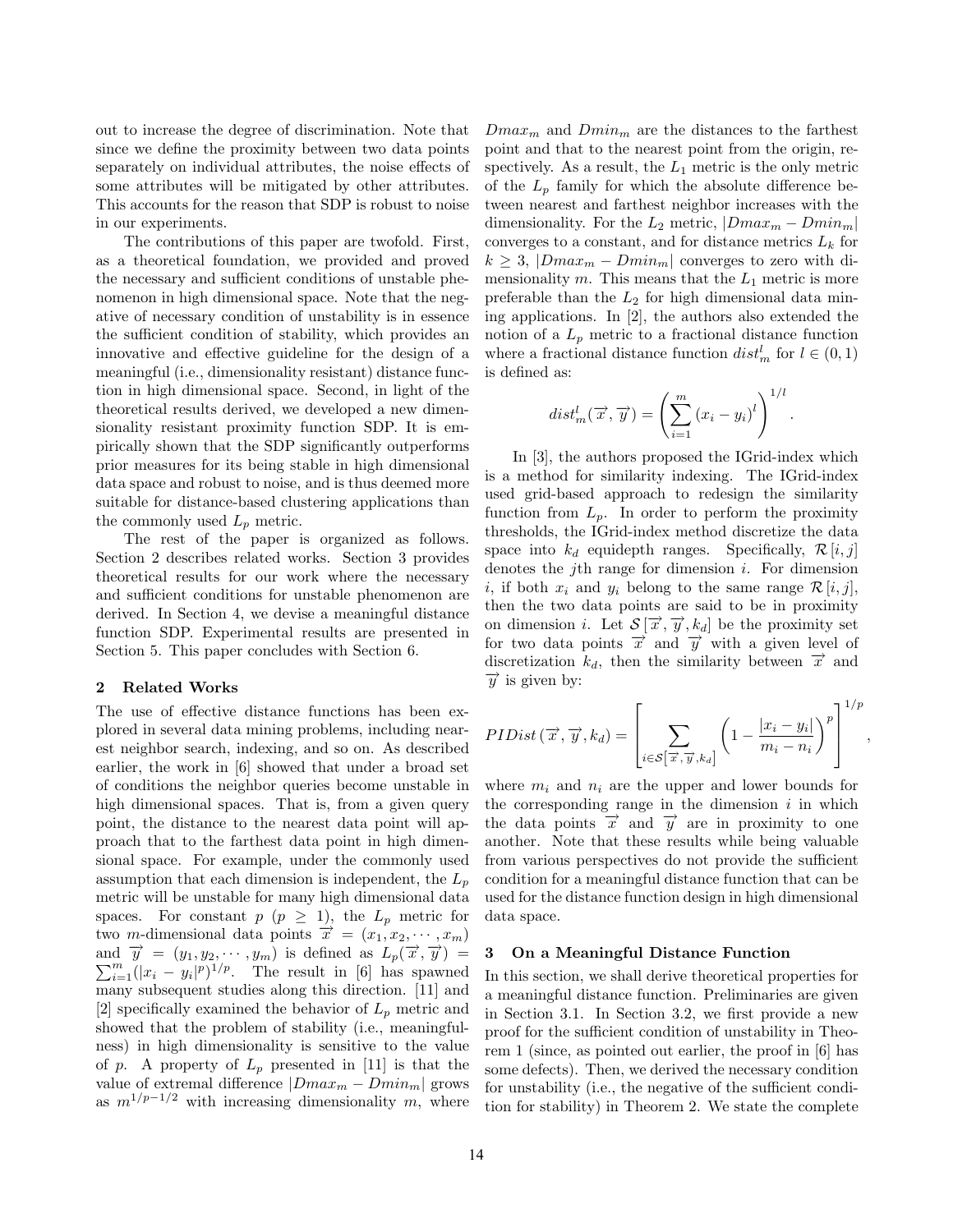results (the necessary and sufficient conditions for unstability) in Theorem 3. For better readability, we put the proofs of all theorems in Section 3.3. Remarks on the valid indices for a distance function to be meaningful are made in Section 3.4.

3.1 Definitions We now introduce several terms to facilitate our presentation. Assume that  $d_m$  is a real-value distance function  $1$  defined on a certain m-dimensional space.  $d_m$  is well defined as m increases. For example, the  $L_p$  metric defined on the  $m$ -dimensional Euclidean space is well defined as  $m$  increases for any p in  $(0, \infty)$ . Let  $P_{m,i}$   $i = 1, 2, \cdots, N$ be N independent data points which are sampled from some *m*-variate distribution  $F_m$ .  $F_m$  is also well defined on some sample space as m increases. (Note that we do not assume that the attributes of data space are independent. Essentially, many of the attributes are correlated with one another [1].) If  $Q_m$  is an arbitrary  $(m$ dimensional) query point chosen independently from all  $P_{m,i}$ . Let  $DMAX_m = max{d_m(P_{m,i}, Q_m)|1 \leq i \leq N}$ and  $DMIN_m = min{d_m(P_{m,i}, Q_m)|1 \le i \le N}$ . Hence  $DMAX_m$  and  $DMIN_m$  are random variables for any m.

DEFINITION 3.1. A family of well defined distance functions  $\{d_m|m = 1, 2, \cdots\}$  is δ-unstable (or δmeaningless) if  $\delta = \sup\{\delta^* | \lim_{m \to \infty} P\{DMAX_m \leq$  $(1+\epsilon)DMIN_m$ }  $\geq \delta^*$  for any  $\epsilon > 0$ }.

For ease of exposition, we also refer to 1-unstable as unstable (or with a meaningless distance function). As  $\delta$  approaches 1, a small relative change in any query point in a direction away from the nearest neighbor could change the point into the farthest neighbor. For the purpose of this study, we shall explore the extremal case: unstable phenomenon (i.e.,  $\delta = 1$ ). A distance function is called *stable* if it is not unstable (i.e.,  $\delta < 1$ ). A list of symbols used is given in Table 1.

3.2 Theoretical Properties of Unstability From the probability theory, the unstable phenomenon is equivalent to the case that  $\frac{DMAX_m}{DMIN_m}$  converges in probability to one as m increases. The work in  $[6]$ proved that under the condition that Pearson variation  $var\left(\frac{d_m(P_{m,1},Q_m)}{E[d_m(P_{m,1},Q_m)]}\right)$  of distance distribution converges to 0 with increasing dimensionality, the extremal ratio  $\frac{DMAX_m}{DMIN_m}$  will also converge to one with increasing dimensionality. Formally, we have the following theorem.

| Table 1: List of Symbols    |                                                                           |  |  |  |
|-----------------------------|---------------------------------------------------------------------------|--|--|--|
| Notation                    | Definition                                                                |  |  |  |
| m                           | Dimensionality of the data space                                          |  |  |  |
| N                           | Number of data points                                                     |  |  |  |
| $P\{e\}$                    | Probability of an event $e$                                               |  |  |  |
| $X, Y, X_m, \overline{Y_m}$ | Random variables defined on some                                          |  |  |  |
|                             | probability space                                                         |  |  |  |
| E[X]                        | Expectation of a random variable $X$                                      |  |  |  |
| var(X)                      | Variance of a random variable $X$                                         |  |  |  |
| iid                         | Independent and identically                                               |  |  |  |
|                             | distribution                                                              |  |  |  |
| $d_m$                       | A distance function of a m-                                               |  |  |  |
|                             | dimensional data space $m = 1, 2, \cdots$                                 |  |  |  |
| $x \sim F$                  | $x$ is a random sample point from the                                     |  |  |  |
|                             | distribution $F$                                                          |  |  |  |
|                             | A sequence of random variables $X_1$ ,                                    |  |  |  |
| $X_n \stackrel{P}{\to} X$   | $X_2 \cdots$ converges in probability to a                                |  |  |  |
|                             | random variable $X$ if                                                    |  |  |  |
|                             | $\forall \epsilon \ \lim_{n \to \infty} P\{ X_n - X  \leq \epsilon\} = 1$ |  |  |  |

 $T<sub>1</sub>$  is  $T<sub>2</sub>$ 

Recall that this theorem was rendered in [6] and we mainly provide a correct and more general proof in this paper.

THEOREM 3.1. (Sufficient condition of unstability  $[6]$ ) Let p be a constant  $(0 < p < \infty)$ .

If  $\lim_{m\to\infty} var\left(\frac{d_m(P_{m,1},Q_m)^p}{E[d_m(P_{m,1},Q_m)]}\right)$  $\frac{a_m(F_{m,1},Q_m)^2}{E[d_m(F_{m,1},Q_m)^p]}$  = 0, then for every  $\epsilon > 0$ 

$$
\lim_{m \to \infty} P\{DMAX_m \le (1 + \epsilon)DMIN_m\} = 1.
$$

From Theorem 3.1, a distance function is unstable in high dimensional space if its Pearson variation of distance distribution approaches 0 with increasing dimensionality. This phenomenon leads poor discrimination between the nearest and farthest neighbor for proximity query in high dimensional space. Note that as mentioned in [6], the condition of Theorem 3.1 is applicable to a variety of data mining applications.

Example 1. Suppose that we have the data whose distribution and query are iid from some distribution with finite fourth moments in all dimensions [6]. If  $P_{m,i_j}$  and  $Q_{m_j}$  are, respectively, the *j*th attribute of ith data point and the jth attribute of the query point. Hence,  $(P_{m,i_j} - Q_{m_j})^2$ ,  $j = 1, 2, \dots, m$  are iid with some expectation  $\mu$  and some nonnegative variance  $\sigma^2$ that are the same regardless of the values of i and m. If we use the  $L_2$  metric for proximity query, then  $d_m(P_{m,i}, Q_m) = (\sum_{j=1}^m (P_{m,i_j} - Q_{m_j})^2)^{1/2}$ . Under the iid assumptions, we have  $E[d_m(P_{m,i}, Q_m)^2] = m\mu$  and  $var(d_m(P_{m,i}, Q_m)^2) = m\sigma^2$ . Therefore, the Pearson

In this paper, the distance function need not be a metric. A nonnegative function  $d : \mathcal{X} \times \mathcal{X} \to R$  is a metric for data space X if it satisfies the following properties: (1)  $d(x, y) \geq 0 \ \forall x, y \in \mathcal{X}$ , (2)  $d(x, y) = 0$  if and only if  $x = y$ , (3)  $d(x, y) = d(y, x) \quad \forall x, y \in \mathcal{X}$ , and (4)  $d(x, z) + d(z, y) \ge d(x, y) \quad \forall x, y, z \in \mathcal{X}$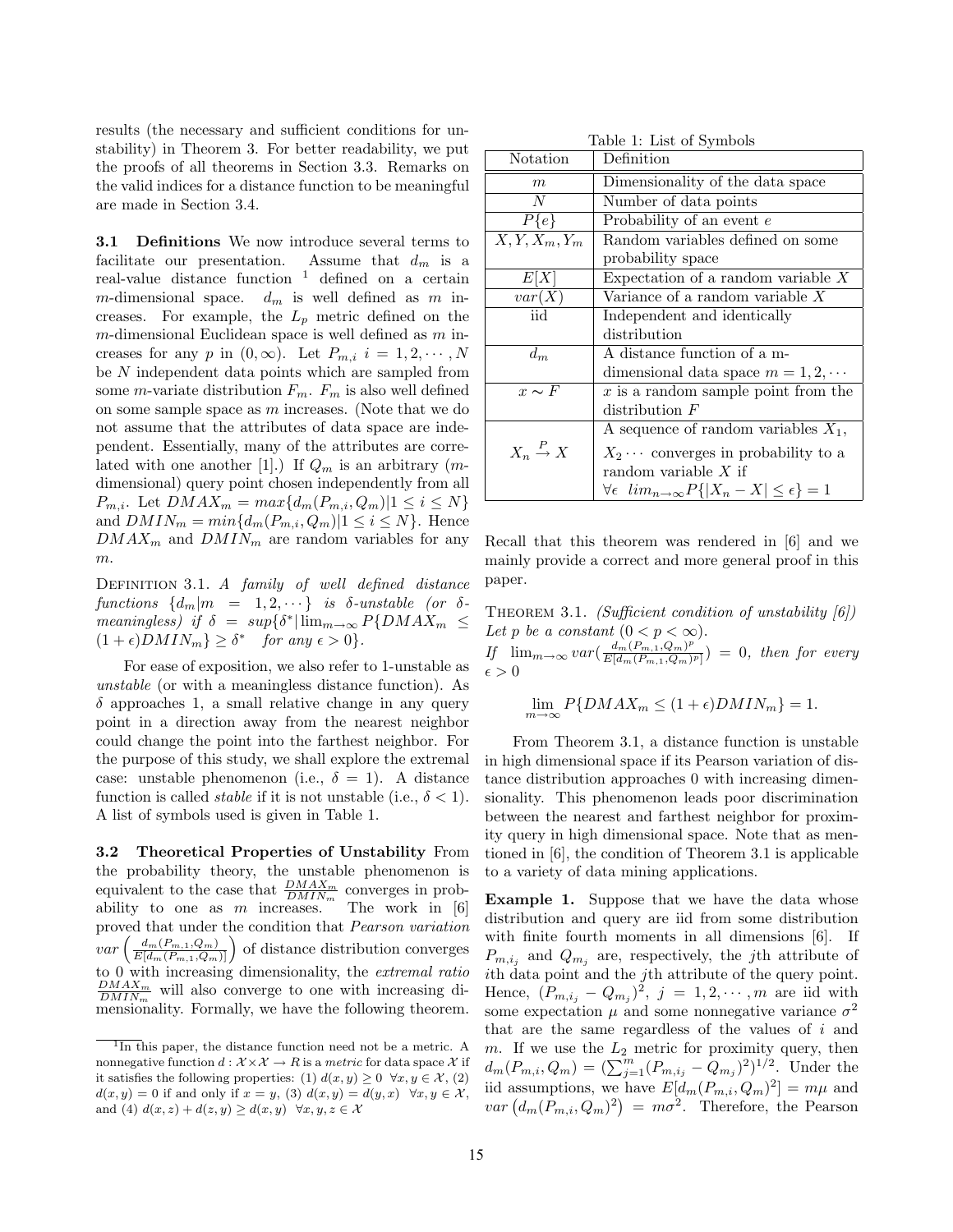variation  $var(\frac{d_m(P_{m,1},Q_m)^2}{E[d-(P_{m,1},Q_m))}$  $\frac{d_m(P_{m,1}, Q_m)^2}{E[d_m(P_{m,1}, Q_m)^2]}$ ) =  $\sigma^2/m\mu^2$  converges to 0 with increasing dimensionality. Hence, the corresponding  $L_2$  is meaningless under such a data space. In general, if the data distribution and query are iid from some distribution with finite 2pth moments in all dimensions, the  $L_p$  metric is meaningless for all  $1 \leq p < \infty[6]$ .  $\Box$ 

We next prove in Theorem 3.2 that "the condition for the Pearson variation of the distance distribution to any given target to converge to 0 with increasing dimensionality" is not only the sufficient condition (as stated in Theorem 3.1) but also the necessary condition of unstability of a distance function in high dimensional space.

THEOREM 3.2. (Necessary condition of unstability) If  $\lim_{m\to\infty} P\{DMAX_m \leq (1+\epsilon)DMIN_m\} = 1$  for every  $\epsilon > 0$ , then

$$
\lim_{m \to \infty} var(\frac{d_m(P_{m,1},Q_m)^p}{E[d_m(P_{m,1},Q_m)^p]}) = 0 \ (0 < p < \infty).
$$

With Theorem 3.2, we will then have the necessary and the sufficient conditions for unstability, whose negatives in turn imply the sufficient and necessary conditions for stability. The statement that the Pearson variation of the distance distribution to any given target should converge to 0 with increasing dimensionality is equivalent to the unstable phenomenon. Following Theorems 3.1 and 3.2, we reach Theorem 3.3 below which provides a theoretical guideline for designing dimensionality resistant distance functions.

Theorem 3.3. (Main Theorem) Let p be a constant  $(0 < p < \infty)$ . For every  $\epsilon > 0$ ,

$$
\lim_{m \to \infty} P\{DMAX_m \le (1 + \epsilon)DMIN_m\} = 1
$$

if and only if

$$
\lim_{m \to \infty} var\left(\frac{d_m(P_{m,1}, Q_m)^p}{E[d_m(P_{m,1}, Q_m)^p]}\right) = 0.
$$

Example 2. Theorem 3.3 shows that we have to increase the variation of distance distribution for redesigning a dimensionality resistant distance function. Assume that the data points and query are iid from some distribution in all dimension, and  $E[d_m(P_{m,i}, Q_m)^p] =$  $m\mu$ ,  $var(D_m(P_{m,1}, Q_m)^p) = m\sigma^2$  for some constant  $\mu$ and  $\sigma(> 0)$ , as in Example 1. Since the exponential function  $e^x$  (for  $x \geq 0$ ) is strictly convex, hence the Jensen's inequality [4] [15] suggests that the variation of distance distribution can be magnified by applying the exponential function. Let  $f(x) = e^x$  for  $x \ge 0$ . We

obtain some interesting results by applying f to some well-known distance distributions, as shown in Table 2.

 $\Box$ 

The above results show that the transformations of distance functions by the exponential function can remedy the meaningless behaviors on some high dimensional data spaces, especially for those cases that distance distributions have long tails. However, in such case, the stable property of distance functions may not be useful for application needs. In addition, the large variation makes data sparsely, and then the concept of proximity will also be difficult to visualize. From our experimental results, it is shown that the Pearson variations, whose distance functions are translated from  $L_1$  metric or  $L_2$ metric by exponential function  $f$ , will start to diverge even when encountering only 10 dimensions on many data spaces. We make some remarks on the valid indices for a distance function to be meaningful in Section 3.4.

3.3 Proof of Main Theorem In order to prove our main theorem, we need to drive some properties of unstable phenomenon. For interest of space, those properties and some important theorems of probability are presented in Appendix A.

Proof for Theorem 3.1: Let  $V_{m,i} = \frac{d_m(P_{m,i},Q_m)^p}{E[d_m(P_{m,i},Q_m)]}$  $E[d_m(P_{m,i},Q_m)^p]$ and  $\overrightarrow{X_m}$  =  $(V_{m,1}, V_{m,2}, \cdots, V_{m,N}).$ Hence,  $V_{m,i}$ ,  $\stackrel{\cdot}{i} = 1, 2, \cdots, N$  are non-negative iid random variables for all m and  $V_{m,i} \stackrel{P}{\rightarrow} 1$  as  $m \rightarrow \infty$ . Since for any  $\epsilon > 0$ ,  $\lim_{m\to\infty}P\{|\max(\overrightarrow{X_m})-1|\geq \epsilon\}$  $= \lim_{m \to \infty} P\{\max(\overrightarrow{X_m}) \geq (1+\epsilon)\}\$  $+ \lim_{m \to \infty} P\{0 \leq \max(\overrightarrow{X_m}) \leq (1-\epsilon)\}$  $= \lim_{m \to \infty} (1 - P\{V_{m,j} < (1 + \epsilon) \quad \forall j = 1, 2, \cdots, N\})$ +  $\lim_{m\to\infty} P\{V_{m,j} \leq (1-\epsilon) \quad \forall j=1,2,\cdots,N\}$ ( by Theorem A.4)  $= \lim_{m \to \infty} \left( 1 - \prod_{j=1}^{N} P\{V_{m,j} < (1 + \epsilon)\}\right)$  $+\lim_{m\to\infty}\prod_{j=1}^N P\{V_{m,j}\leq (1-\epsilon)\}\$ ( by  $V_{m,j}$   $j = 1, 2, \cdots, N$  are iid and Theorem A.4)  $= 0$  ( by  $V_{m,j} \stackrel{P}{\rightarrow} 1$  as  $m \rightarrow \infty$ ), and  $lim_{m\to\infty} P\{|min(\overrightarrow{X_m}) - 1| \geq \epsilon\}$  $= \lim_{m \to \infty} P\{\min(\overline{X_m}) \geq (1+\epsilon)\}$ +  $\lim_{m\to\infty} P\{0 \leq min(\overline{X_m}) \leq (1-\epsilon)\}\$  $=\lim_{m\to\infty} P\{V_{m,j}\geq (1+\epsilon) \quad \forall j=1,2,\cdots,N\}$  $+\lim_{m\to\infty} (1 - P\{V_{m,j} > (1 - \epsilon) \ \forall j = 1, 2, \cdots, N\})$ ( by Theorem A.4)  $=\lim_{m\to\infty}\prod_{j=1}^N P\{V_{m,j}\geq (1+\epsilon)\}\$ +  $\lim_{m \to \infty} \left( 1 - \prod_{j=1}^{N} P\{V_{m,j} > (1 - \epsilon)\}\right)$ ( by  $V_{m,j}$   $j = 1, 2, \cdots, N$  are iid and Theorem A.4)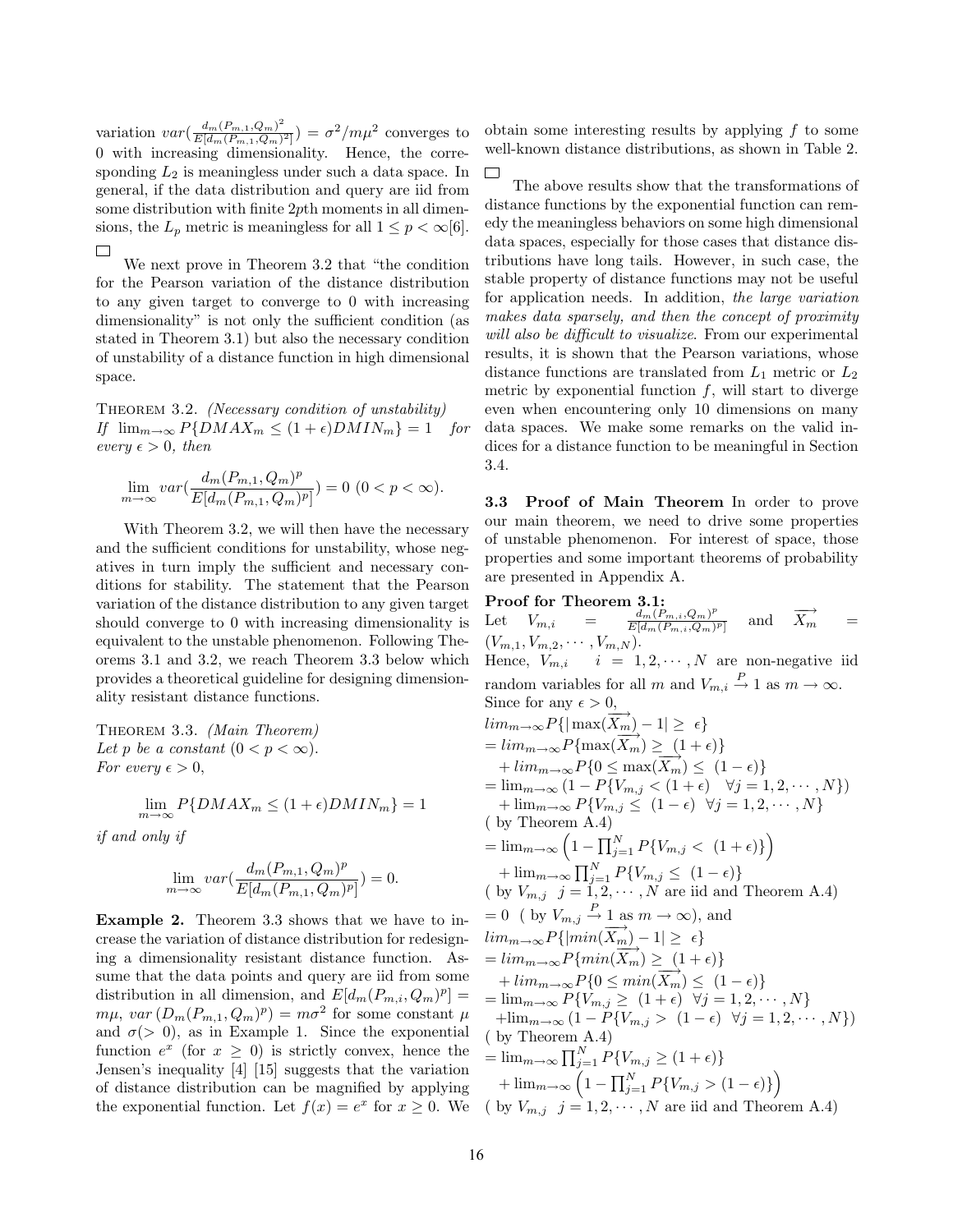Table 2: The Pearson variation of some translated distance functions.

| Distance distribution                                                                                   | Bınomıal | Jnıtorm | Normal    | Gamma | Exponential |
|---------------------------------------------------------------------------------------------------------|----------|---------|-----------|-------|-------------|
| $(a_{m}$<br>$(F_{m,1}, Q_m)$<br>$\lim_{m\to\infty} var($<br>E<br>\ <i>מ\</i><br>$ f(d_m(P_{m,1},Q_m)) $ |          |         | $\propto$ | ◡     |             |

 $= 0$  ( by  $V_{m,j} \stackrel{P}{\rightarrow} 1$  as  $m \rightarrow \infty$ ), then  $max(\overrightarrow{X_m})$  and  $min(\overrightarrow{X_m})$  converge in probability

to 1 as  $m \to \infty$ . Further, by Slutsky's theorem, proposition 2 of Theorem A.1, and

$$
\frac{DMAX_m}{DMIN_m} = \left(\frac{E[(d_m(P_{m,i}, Q_m)^p]max(\overrightarrow{X_m})}{E[(d_m(P_{m,i}, Q_m)^p]min(\overrightarrow{X_m})}]^{1/p}}\right)^{1/p}
$$

$$
= \left(\frac{max(\overrightarrow{X_m})}{min(\overrightarrow{X_m})}\right)^{1/p},
$$

then  $\frac{DMAX_m}{DMIN_m} \stackrel{P}{\rightarrow} 1$  as  $m \rightarrow \infty$ . Q.E.D.

## Proof for Theorem 3.2:

Let  $W_{m,i} = d_m(P_{m,i}, Q_m)^p$ .

By third property of Lemma A.1 and the second property of Theorem A.1, we have  $\frac{W_{m,i}}{W_{m,j}} \stackrel{P}{\to} 1$  for any  $i, j$ . Hence, an application of Theorem A.3 and the forth property of Lemma A.1, we have

$$
var\left(\frac{W_{m,i}}{W_{m,j}}\right) = E\left[var\left(\frac{W_{m,i}}{W_{m,j}}|W_{m,j}\right)\right]
$$

$$
+ var\left(E\left[\frac{W_{m,i}}{W_{m,j}}|W_{m,j}\right]\right)
$$

and

$$
\lim_{m \to \infty} var\left(\frac{W_{m,i}}{W_{m,j}}\right) = 0,
$$

respectively.

Furthermore,  $\int var\left(\frac{W_{m,i}}{W}\right)$  $\left. \frac{W_{m,i}}{W_{m,j}} \middle| W_{m,j} \right) \right] \hspace{1cm} \mathrm{and}$  $var(E[\frac{W_{m,i}}{W}]$  $\left(\frac{W_{m,i}}{W_{m,j}}\middle|W_{m,j}\right)$  are nonnegative for all m, hence

(3.1) 
$$
\lim_{m \to \infty} E\left[ var\left(\frac{W_{m,i}}{W_{m,j}} | W_{m,j}\right) \right] = 0
$$

and

(3.2) 
$$
\lim_{m \to \infty} var\left(E\left[\frac{W_{m,i}}{W_{m,j}}|W_{m,j}\right]\right) = 0.
$$

Also,  $var\left(\frac{W_{m,i}}{W}\right)$  $\frac{W_{m,i}}{W_{m,j}}|W_{m,j} = x\Big) \geq 0$  for all x and for all m, therefore Equation (3.1) implies that the probability of this set  $\{x|var\left(\frac{W_{m,i}}{W}\right)\}$  $\frac{W_{m,i}}{W_{m,j}}|W_{m,j} = x\Big) > 0$ } must be 0 or

$$
var\left(\frac{W_{m,i}}{W_{m,j}}|W_{m,j}=x\right)=0 \text{ for all } x,
$$

as  $m \to \infty$ . Set  $x = E[d_m(P_{m,i}, Q_m)^p]$ , hence we have

$$
\lim_{m \to \infty} var(\frac{d_m(P_{m,i}, Q_m)^p}{E[d_m(P_{m,i}, Q_m)^p]}) = 0
$$
 for any *i*.

Then

$$
\lim_{m \to \infty} var\left(\frac{d_m(P_{m,1}, Q_m)^p}{E[d_m(P_{m,1}, Q_m)^p]}\right) = 0.
$$

(Note that  $W_{m,i}$   $i = 1, 2, \cdots$  are iid for all m.) **Q.E.D.** 

The main theorem, i.e., Theorem 3.3, thus follows from Theorem 3.1 and 3.2.

3.4 Remarks on Indices to Test Meaningful Functions Many researchers used the extremal ratio  $\frac{DMIN_m}{DMAX_m}$  [6] or the relative contrast  $\frac{DMAX_m - DMIN_m}{DMAX_m}$ <br>[2] to test the stable phenomenon of distance functions. However, as shown by our experimental results, these indices are sensitive to outliers and found inconsistent for many cases. Here, we will comment on the reason that Pearson variation is a valid index to evaluate the stable phenomenon of distance functions.

In light of Theorem 3.3 devised, we have the relationship shown in Figure 3, which leads to the following four conceivable indices to test the stable (or unstable) phenomenon:

Index 1. (*Extremal ratio*)  $\frac{DMIN_m}{DMAX_m}$ ; Index 2. (*Pearson variation*) var  $\left( \frac{d_m(P_{m,1},Q_m)}{E[d_m(P_{m,1},Q_m)]} \right);$ Index 3. (Mean of extremal ratio)  $E\left[\frac{DMIN_m}{DMAX_m}\right]$ ; Index 4. (Variance of extremal ratio) var  $\left(\frac{DMIN_m}{DMAX_m}\right)$ .

A robust meaningful distance function needs to satisfy  $\lim_{m \to \infty} var(\frac{d_m(P_{m,1}, Q_m)}{E[d_m(P_{m,1}, Q_m)]}) > 0$  independently of the distribution of data set. Suppose that we use those indices to evaluate the meaningless behavior, for some given distance functions, through all possible data sets. If  $\lim_{m \to \infty} \frac{DMIN_m}{DMAX_m} = 1^2$ or  $\lim_{m\to\infty} var\left(\frac{d_m(P_{m,1},Q_m)}{E[d_m(P_{m,1},Q_m)]}\right)$  = 0, we can conclude that this distance function is meaningless. On the other hand, we can say that it is stable if  $\lim_{m \to \infty} var \left( \frac{d_m(P_{m,1},Q_m)}{E[d_m(P_{m,1},Q_m)]} \right)$  $>$ 

 $2N$ ote that  $DMAX_m$  and  $DMIN_m$  are random variables. Therefore, this convergence is much stronger than convergence in probability  $[4][7][14][15]$ .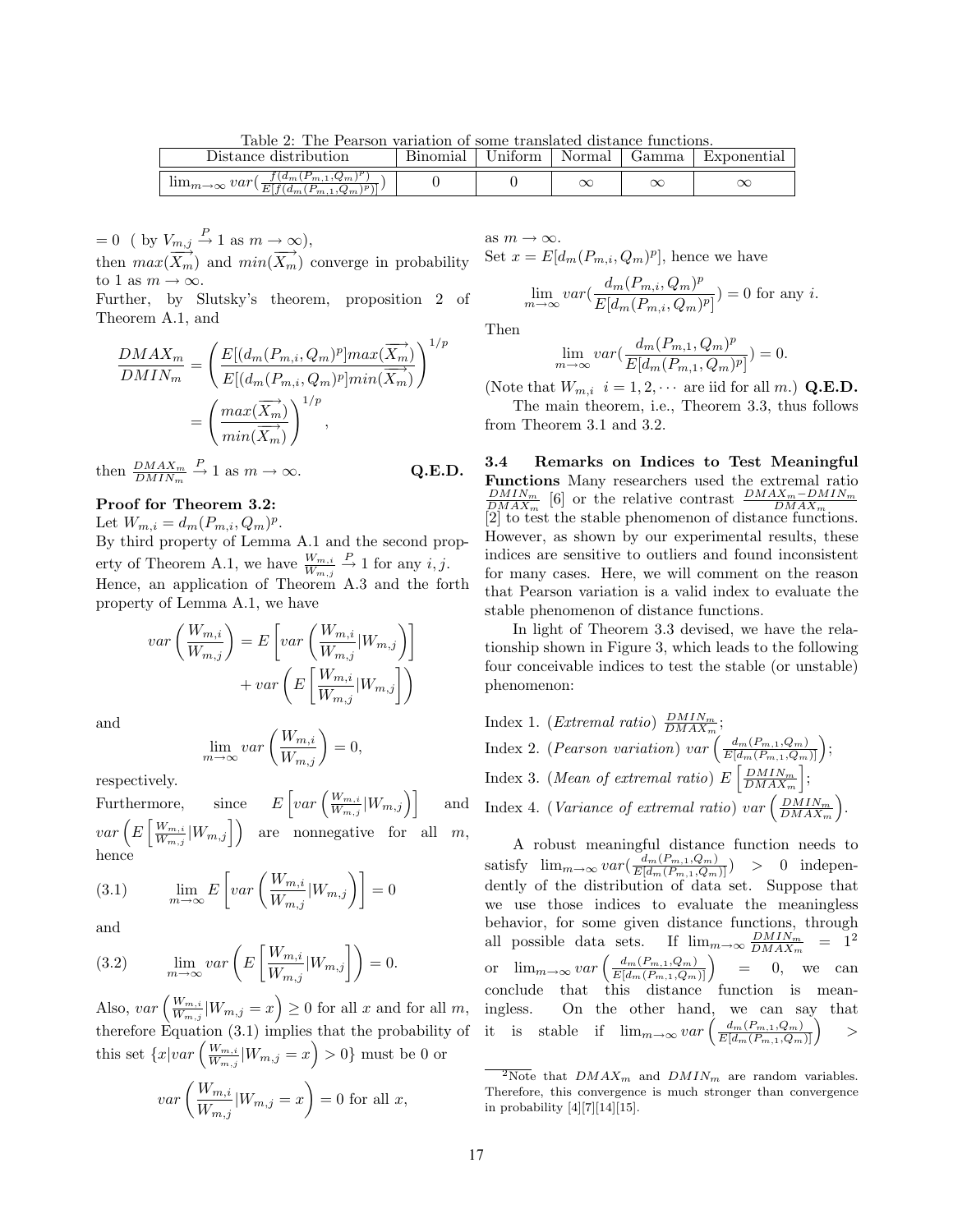$$
\lim_{m \to \infty} \text{var}\left(\frac{d_m \left(P_{m,1}, Q_m\right)^p}{E\left[d_m \left(P_{m,1}, Q_m\right)^p\right]}\right) = 0
$$
\n
$$
\lim_{m \to \infty} \frac{DMAX_m}{DMIN_m} = 1 \quad \implies \left[ \begin{array}{c} \sum_{m=1}^{n} \left( \frac{P_{m,1} \left(P_{m,1}, Q_m\right)^p}{P_{m,1} \left(P_{m,1}\right)^p}\right) \\ \vdots \\ \sum_{m=1}^{n} \left( \frac{P_{m,1} \left(P_{m,1}, Q_m\right)^p}{P_{m,1} \left(P_{m,1}\right)^p}\right) \\ \vdots \\ \sum_{m=1}^{n} \left( \frac{P_{m,1} \left(P_{m,1}, Q_m\right)^p}{P_{m,1} \left(P_{m,1}\right)^p}\right) \end{array} \right] = \left[ \begin{array}{c} \lim_{m \to \infty} E\left[\frac{DMAX_m}{DMIN_m}\right] = 1 \\ \lim_{m \to \infty} \left( \frac{DMAX_m}{DMIN_m}\right) = 0 \end{array} \right]
$$

Figure 3: The convergent relationships of extremal ratio.

0, 
$$
\lim_{m \to \infty} E\left[\frac{DMIN_m}{DMAX_m}\right] \neq 1
$$
, or  
 $\lim_{m \to \infty} var\left(\frac{DMIN_m}{DMAX_m}\right) > 0$ .

If we decide to apply some distance-based data mining algorithms to explore a given high dimensional data set. We first need to select a meaningful distance function depending on our applications. Therefore, we may compute those indices for each candidate of distance function, using the whole data set or a sampling subset, to evaluate its meaningful behavior. However, both the mean of extremal ratio (Index 3) and the variance of extremal ratio (Index 4) are invalid to estimate in this case. Also, though one can deduce that the distance is meaningless if its  $\frac{DMIN_m}{DMAX_m}$  value is very close to one, it is not decided whether the function is meaningful or not if its value of extremal ratio (Index 1) is apart from one. In addition, the extremal ratio (Index 1) is sensitive to outliers. On other hand, if we apply some resampling techniques, such as bootstrap [10], to test the stable property of distance functions for some given high dimensional data set. The extremal ratio (Index 1) could be inconsistent for many sampling subsets. Consequently, in light of the theoretical results derived and also as will be validated, Pearson variation (Index 2) emerges as the index to use to evaluate the meaningfulness of distance function.

#### 4 Shrinkage-Divergence Proximity

As deduced before, the unstable phenomenon is rooted in the variation of the distance distribution. In light of Theorem 3.3 devised, we will next design a new proximity function, called SDP (Shrinkage-Divergence Proximity), based on some well defined family of distance functions  $\{d_m|m=1,2,\cdots\}.$ 

4.1 Definition of SDP Let f be a non-negative real function defined on the set of non-negative real numbers such that

$$
f_{a,b}(x) = \begin{cases} 0 & \text{if } 0 \le x < a, \\ x & \text{if } a \le x < b, \\ e^x & \text{otherwise.} \end{cases}
$$

For any m-dimensional data points  $\vec{x}$  =  $(x_1, x_2, \dots, x_m)$  and  $\overrightarrow{y} = (y_1, y_2, \dots, y_m)$ , we define the SDP function as

$$
SDP^{G}(\overrightarrow{x}, \overrightarrow{y}) = \sum_{i=1}^{m} w_{i} f_{s_{i1}, s_{i2}}(d_{1}(x_{i}, y_{i})).
$$

The general form of SDP, denoted by  $SDP<sup>G</sup>$  defines a distance function  $f_{s_{i1},s_{i2}}$  between  $\overrightarrow{x}$  and  $\overrightarrow{y}$  on each individual attribute. Parameters  $w_i$   $i = 1, 2, \cdots, m$ are determined by the domain knowledge subject to the importance of attribute  $i$  for application needs. Also, parameters  $s_{i1}$  and  $s_{i2}$  for attribute i are dependent on the distribution of the data points projected on ith dimension.

In many situations, we have no prior knowledge on the weights of importance among attributes, and do not know the distribution of each attribute either. In such a case, the general SDP function, i.e.,  $SDP^G$ , will be degenerated to,

$$
SDP_{s_1, s_2}(\vec{x}, \vec{y}) = \sum_{i=1}^{m} f_{s_1, s_2}(d_1(x_i, y_i)).
$$

In this paper, we only discuss the properties and applications on this SDP. The parameters  $s_1$  and  $s_2$ are, respectively, called as shrinkage threshold and divergence threshold. For illustrative purposes, we present in Figure 4 some 2-dimensional balls of center  $(0, 0)$  with different radius for SDP, fractional function,  $\mathcal{L}_1$  metric, and  $\mathcal{L}_2$  metric.

4.2 Properties of SDP We next discuss the properties of SDP for similarity search and data clustering problems.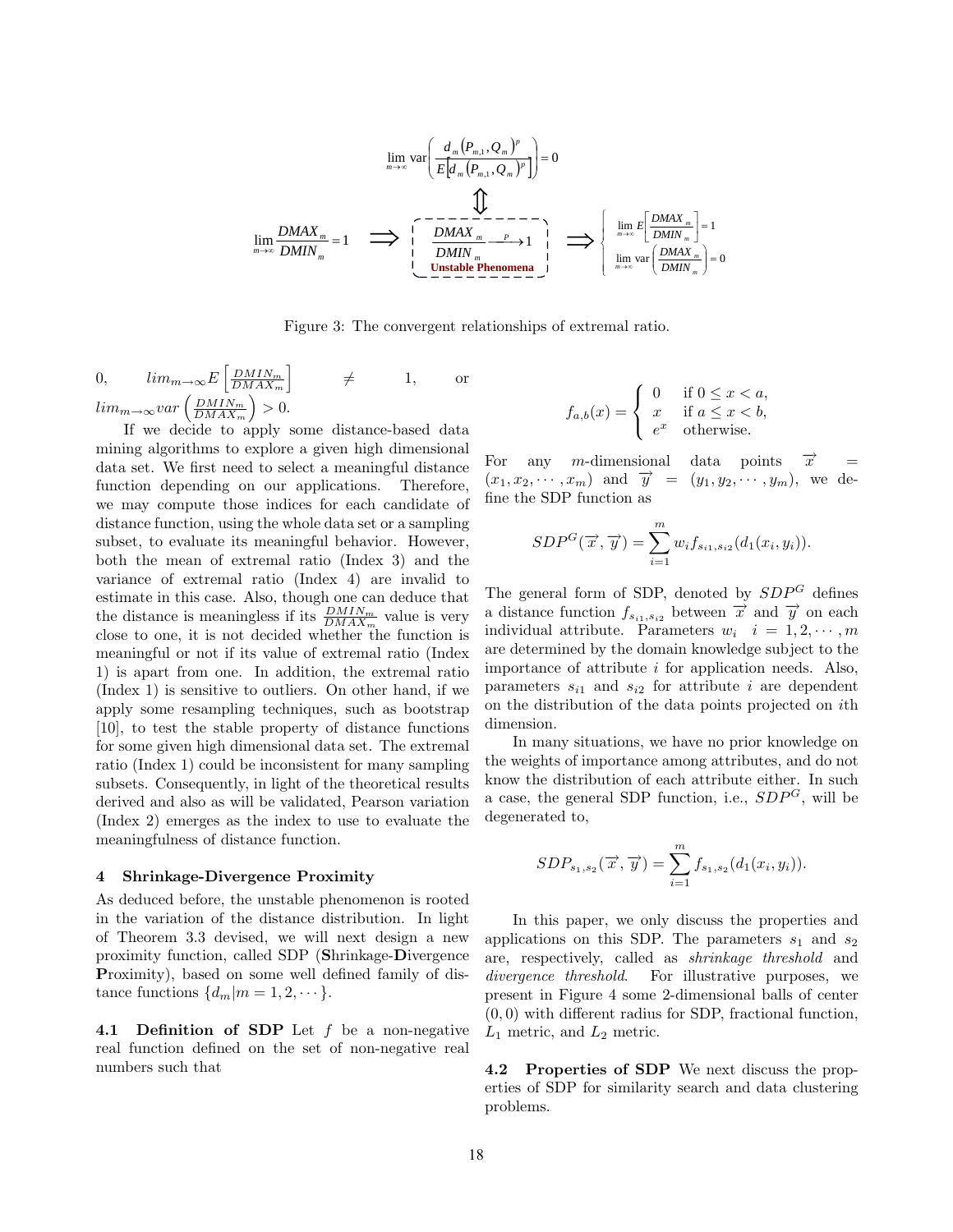

Figure 4: The 2-dimensional balls of center  $(0, 0)$  for different radius.

PROPOSITION OF SDP 1.

1. If  $d_m$  is the  $L_1$  metric defined on Euclidean space, then  $SDP_{s_1,s_2}$  is equivalent to  $L_1$  as  $s_1 \rightarrow 0$  and  $s_2 \to \infty$ .

2.  $SDP_{s_1,s_2}(\vec{x}, \vec{y}) = 0$  if and only if  $0 \leq d_1(x_i, y_i)$  $s_1$  for all  $i$ .

3.  $SDP_{s_1,s_2}(\vec{x}, \vec{y}) \geq me^{s_2}$  if  $d_1(x_i,y_i) \geq s_2$  for all i.

The first property shows that SDP is a general form of  $L_1$  metric. The second property means that the SDP is similar to grid approaches [3] in that all data points within a small rectangle are more similar to each other than to others. Thus, we cannot significantly discern among them statistically. Therefore, it is reasonable to shrink the proximity of them to zero. In order to construct a noise insensitive proximity function, and to avoid over magnifying the distance variation, the SDP defines an adaptive proximity of two data points on individual attributes. For two data points, if values of any attribute are projected into the same small interval, we will shrink the proximity of this attribute to zero. On the other hand, if all projected attributes of two data points are apart from one to another for a long original distance, then they are dissimilar to each other. As such, we are able to spread them out to increase discrimination. The SDP can remedy the edge effects problem of grid approach [3] caused by two adjacent grids which may contain data points very close to one another. It is worth mentioning that same as the fractional function  $[2]$  and  $PIDist$  function of the IGrid-index [3], the SDP function is in essence not a

metric with triangle inequality. It can be verified that  $SDP_{s_1, s_2}(\vec{x}, \vec{y}) = 0$  does not imply  $\vec{x} = \vec{y}$  for  $s_1 > 0$ and the triangle inequality does not hold in general. However, the influence of triangle inequality is usually insignificant in many clustering applications [9][12], in particular for high dimensional space.

Statistical View. Here, we examine the perspectives of SDP for clustering applications statistically. Assume that the data distributions are independent in all dimensions of attributes. Given a small nonnegative number  $\epsilon$ , let  $s_{i1}$  be the maximum value (or supremum) such that  $P{d_1(x_i, y_i) \leq s_{i1}} \leq \epsilon$  if  $\vec{x}$  and  $\vec{y}$  belong to distinct clusters. Similarly, let  $s_{i2}$  be the minimum value (or infimum) such that  $P\{d_1(x_i, y_i) \geq s_{i2}\} \leq \epsilon$  if  $\overrightarrow{x}$  and  $\overrightarrow{y}$  belong to the same cluster. Set  $s_1 = min\{s_{i1}|i =$  $1, 2, \dots, m$  and  $s_2 = max\{s_{i2}|i = 1, 2, \dots, m\}$ . Then, both

$$
P\{SDP_{s_1, s_2}(\overrightarrow{x}, \overrightarrow{y}) = 0 | \overrightarrow{x} \text{ and } \overrightarrow{y} \text{ belong to} \}
$$
  
distinct clusters $\} \leq (\epsilon)^m$ 

and

 $P\{SDP_{s_1,s_2}(\vec{x},\vec{y})\geq me^{s_2}|\vec{x}\text{ and }\vec{y}\text{ belong to}\}$ the same cluster  $\} \leq (\epsilon)^m$ 

will approach  $0$  as  $m$  is large.

Furthermore, SDP is insensitive to noise in high dimensional space, because SDP disposes individual attribute separately. The noise effects of some attributes will be mitigated by other attributes. Also, the SDP is able to avoid spreading data points too sparsely for discrimination. Overall, SDP has better discrimination power than the original distance function, and is hence more proper for distance-based clustering algorithms.

## 5 Experimental Evaluation

To assess the stableness and the performance of SDP function, we have conducted a series of experiments. We compare in our study the stable behaviors and the performances for distance-based clustering of SDP with several well-known distance functions, including  $L_1$  metric,  $L_2$  metric, and fractional distance function  $dis^l_m$ .

Meaningful Behaviors. First we compared the stable behavior of SDP, which is based on  $L_P$  metric, with several widely used of distance functions. We use the Pearson variation (Index 2):  $var\left(\frac{d_m(P_{m,1}, Q_m)}{E[d_m(P_{m,1}, Q_m)]}\right)$ , the mean of the extremal ratio (Index 3):  $E\left[\frac{D M I N_m}{D M A X_m}\right]$ , and the variance of the extremal ratio (Index 4):  $var\left(\frac{DMIN_m}{DMAX_m}\right)$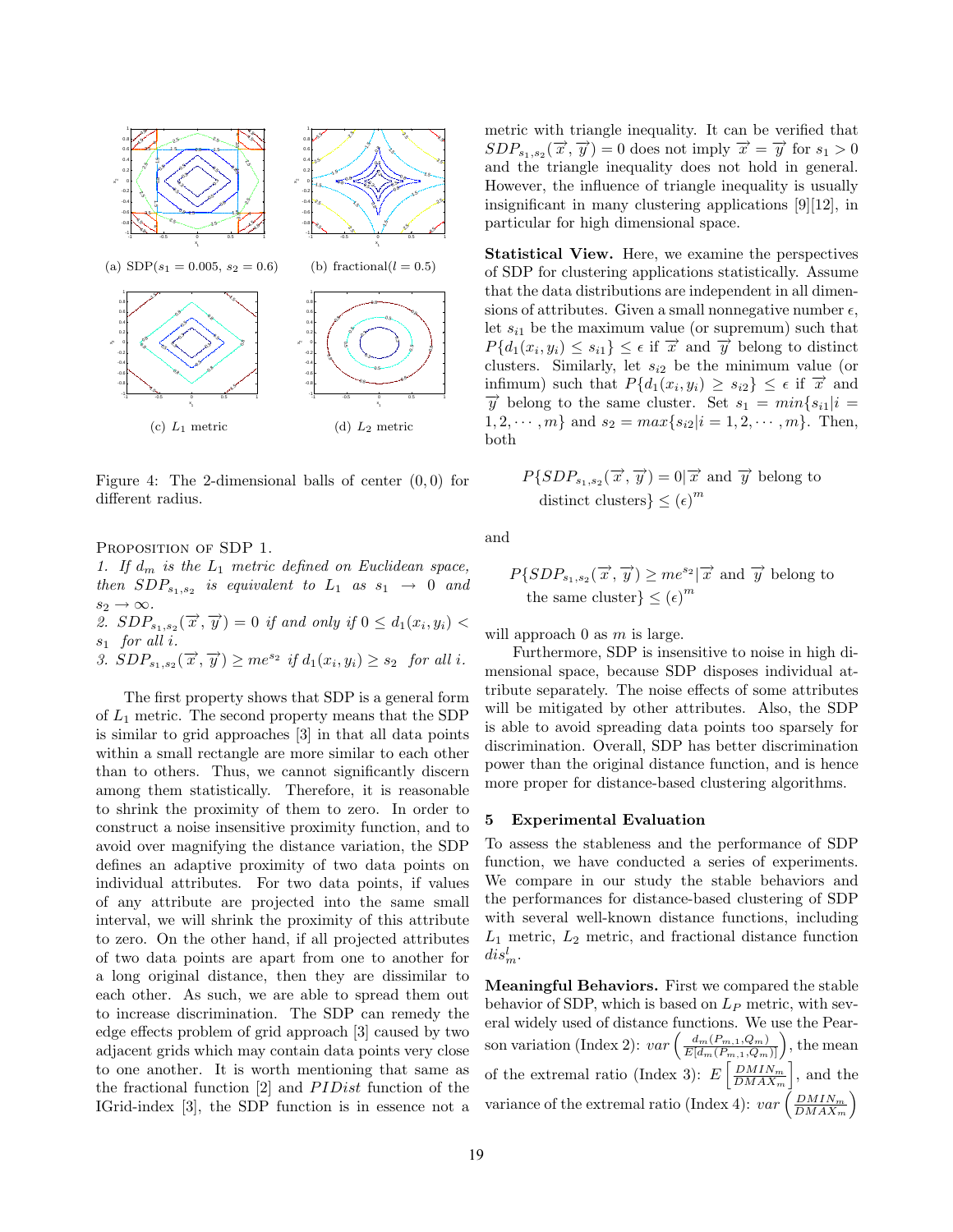

to evaluate the stability of those distance functions. Recall that comments on these indices and their use are given in Section 3.4.

Figure 5: The average value of Pearson variation.

The synthetic m-dimensional sample data sets and query points of our experiments were generated as follows. Each data set includes 10 thousand independent data points. For each data set, the *j*th entry  $x_{ij}$  of ith data point  $\overrightarrow{x_i} = (x_{i1}, x_{i2}, \cdots, x_{i,m})$  was randomly sampled from uniform distribution  $U(a, b + a)$ , or exponential distribution  $Exp(\lambda)$ , or normal distribution  $N(\mu, \sigma)$ . In each generation for  $x_{ij}$ , the parameters a, b,  $\lambda$ ,  $\mu$ , and  $\sigma$  are randomly sampled from uniform distributions with range  $(0, 100)$ ,  $(0, 100)$ ,  $(0.1, 2)$ ,  $(0, 100)$ , and (0.1,10), respectively. Formally, for each data set, for any  $i = 1, 2, \dots, 10000$ , for any  $j = 1, 2, \dots, m$ ,

$$
x_{ij} \sim \begin{cases} U(a, a+b) & \text{with probability } 1/3, \\ Exp(\lambda) & \text{with probability } 1/3, \\ N(\mu, \sigma) & \text{with probability } 1/3, \end{cases}
$$

where a, b,  $\mu \sim U(0, 100)$ ,  $\lambda \sim U(0.1, 2)$ , and  $\sigma \sim$ 

 $U(0.1, 10)$ . The query points were also generated by the same manner. We repeated such process to generate 100 data sets for each dimensionality m. Dimensionality  $m$  varied from one to 1000. The shrinkage threshold and divergence threshold of SDP are  $s_1=0.005$  and  $s_2=0.6$ , respectively. The parameter l for the fractional distance function  $dis_m^l$  was set as 0.5. The estimations of E  $\left\lceil \frac{DMIN_m}{DMAX_m} \right\rceil$ , var  $\left(\frac{DMIN_m}{DMAX_m}\right)$  and the average value of var  $\frac{d_m(P_{m,1},Q_m)}{E[d_m(P_{m,1},Q_m)]}$ were computed in natural logarithm scale to measure the meaningful behavior.



(b)  $L_1$ ,  $L_2$ , and fractional function

Figure 6: The estimations of the mean of the extremal ratio (in logarithmic scale).

Those results are shown from Figure 5 to Figure 7. (In order to perceive the differences among these performances easily, we only present the outputs of the first 400 (or 200) dimensions.) As shown in these figures, the SDP is an effective dimensionality resistant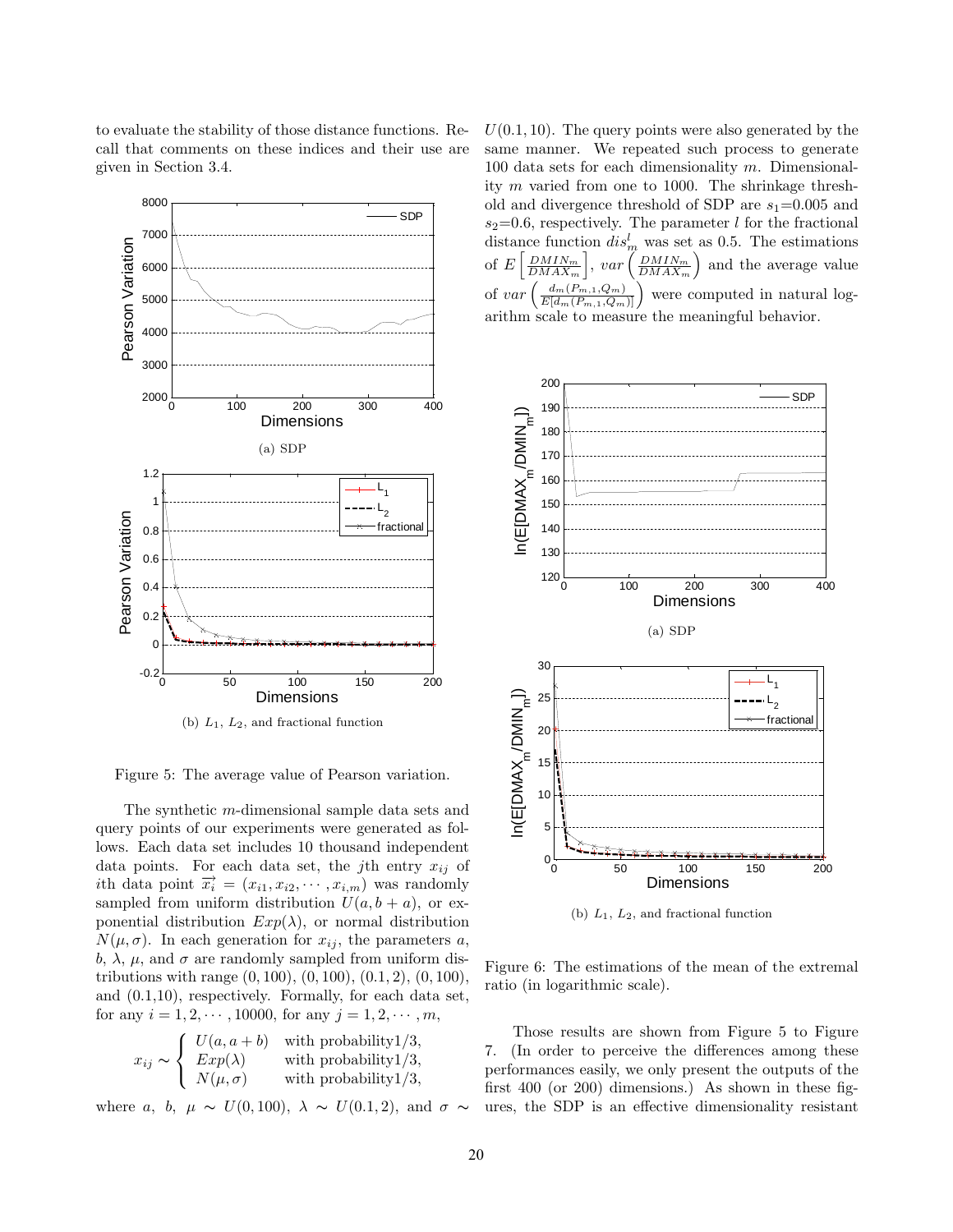distance function. It is noted that  $L_1$  and  $L_2$  metric become unstable with as few as 20 dimensions. The fractional distance function is more effective at preserving meaningfulness of proximity than  $L_1$  and  $L_2$ , but starts to suffer from unstability after the dimensionality exceeds 80. In contrast, the SDP remains stable even if the dimensionality is greater than 1000, showing the prominent advantage of using SDP.



(b)  $L_1$ ,  $L_2$ , and fractional function

Figure 7: The estimations of the variance of the extremal ratio (in logarithmic scale).

Clustering Applications. In order to compare the qualitative performances, we applied the SDP function and  $L_2$  metric for clustering on multivariate mixture normal models. We synthesized many mixtures of two m-variate Gaussian data sets with diagonal covariance matrix. All dimensions of Cluster 1 and Cluster 2 are sampled iid from normal distribution  $N(\mu_1, \sigma_1^2)$  and  $N(\mu_2, \sigma_2^2)$ , respectively. We applied matrix powering

| Table 3: The matrix powering algorithm.                                       |  |  |  |
|-------------------------------------------------------------------------------|--|--|--|
| Algorithm: Matrix Powering Algorithm                                          |  |  |  |
| <b>Inputs:</b> A(pairwise distance matrix), $\epsilon$                        |  |  |  |
| <b>Output:</b> A partition of data points into clusters                       |  |  |  |
| 1. Compute $A^2 = A \times A$                                                 |  |  |  |
| <b>2.</b> for each pair of yet unclassified points $i, j$                     |  |  |  |
| <b>a.</b> If $\sqrt{(A_i^2 - A_j^2)} \times (A_i^2 - A_j^2)^T < \epsilon$ ,   |  |  |  |
| then $i$ and $j$ are in the same cluster.                                     |  |  |  |
| <b>b.</b> If $\sqrt{(A_i^2 - A_j^2)} \times (A_i^2 - A_j^2)^T \ge \epsilon$ , |  |  |  |
| then $i$ and $j$ are in different clusters.                                   |  |  |  |

algorithm [16] on those generated data sets to compare the performances of SDP with  $L_2$  metric. The outline of matrix powering algorithm is given in Table 3 [16].

For any matrix M, we use  $M_j$ ,  $M_{ij}$ , and  $M^T$  to denote, respectively, the *j*-th row of  $M$ , the *ij*-th entry of  $M$  and the transpose of  $M$ . Let the *precision ratio* of the algorithm be the percentage of the  $\binom{N}{2}$  pairwise relationship (classified as same or different cluster) that it partitions correctly. Suppose that the expectation of  $A_{i,j}$  is p (respectively, q) for data points i and j in the same cluster (respectively, different clusters). Also,  $q > p$ . Then, the optimal threshold given in [16] is  $\epsilon = (q-p)^2 N^{3/2}/\sqrt{2}$ . However, the knowledge of  $q-p$ is usually unavailable. In addition, the scales of SDP and  $L_2$  metric varied. We then modify the threshold as  $\epsilon(k) = kmN(DMAX_m - DMIN_m)/2$  for variant k, and search the r-feasible range which is defined as the maximal interval of k such that the precision ratio is at least r with threshold  $\epsilon(k)$ .

We empirically investigated the behaviors of  $L_2$  and SDP by using the above matrix powering algorithm. The shrinkage and divergence thresholds of SDP were set to 0.005 and  $6(\sigma_1 + \sigma_2)$ , respectively. First, we used 100-dimensional synthetic data sets drawn from the mixture of two normal distributions in variant clusters for mean difference  $\mu_1 - \mu_2$ . Each data set has 200 data points, and each cluster contains 100 data points. The results are shown in Figure 8a. We also considered the 100-dimensional multivariate mixture models with several variance ratios  $\sigma_1/\sigma_2$ , and showed the results in Figure 8b. Finally, we tested both SDP and  $L_2$ metric for searching feasible ranges with increasing dimensionality. The empirical results are shown in Figure 9.

Note that for using matrix powering algorithm to solve our data clustering problems, we first need to choose an optimal threshold. A wider feasible range offers more adequate solution space to this problem. As shown in these figures, the feasible ranges of  $L_2$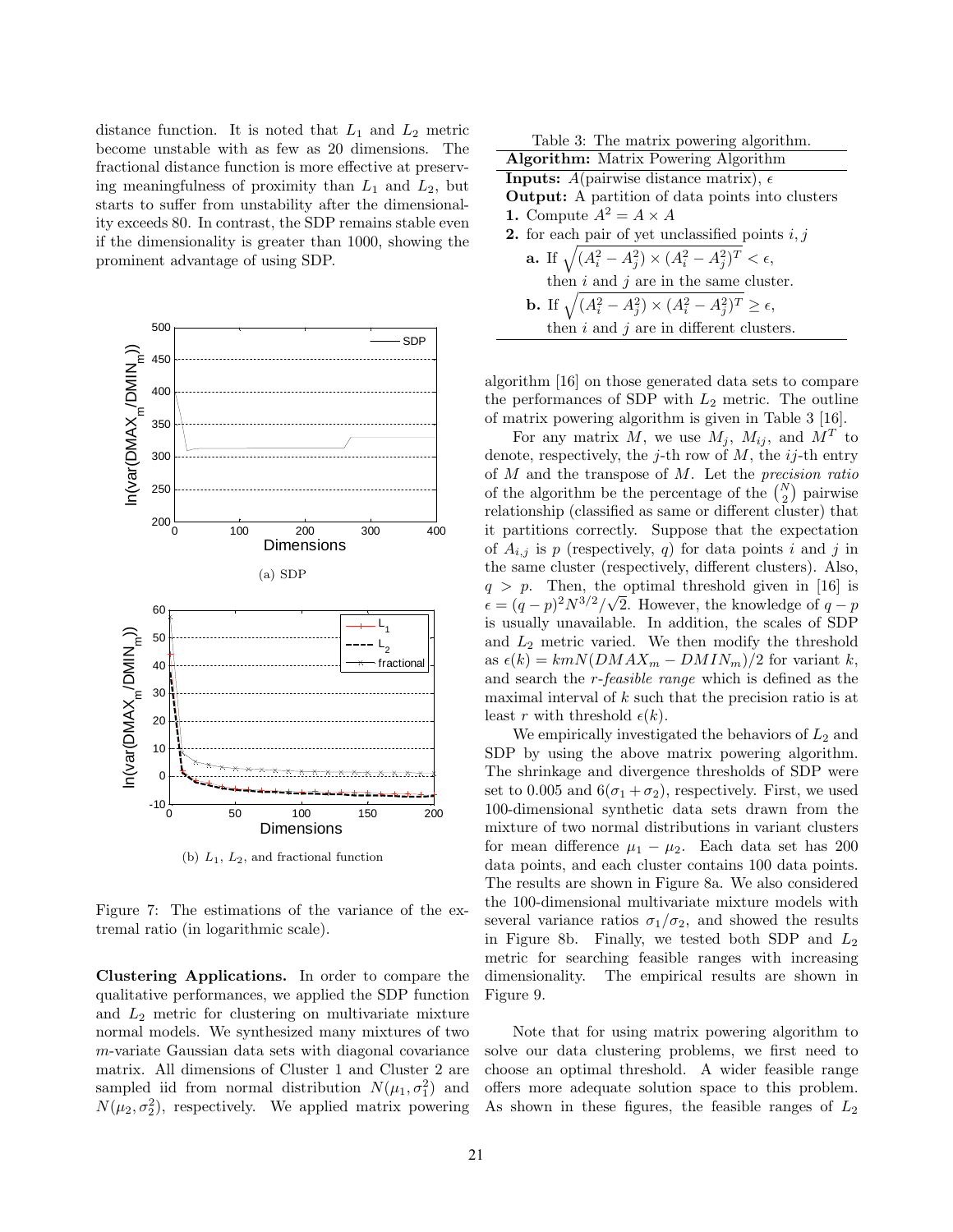

that SDP significantly outperforms the priorly used  $L_2$ metric.



Figure 8: (a) The feasible ranges for SDP and  $L_2$  with varied mean difference of two clusters, (b) the feasible ranges for SDP and  $L_2$  with varied variance ratios of two clusters.

metric are much narrower and the boundary points of feasible ranges are very close to 0. On the other hand, the feasible ranges of SDP are much wider than  $L_2$  even in high dimensional space. Further, the SDP obtains appropriate response to varying characters of clusters. A larger mean difference (or variance) ratio of two clusters implies a better discrimination between them. As shown in Figure 8, the feasible range of SDP becomes wider with magnifying the mean difference or the variance ratios of two clusters. Also, the width of feasible ranges for SDP increase with increasing dimensionality as in Figure 9. On the other hand, due to the unstable phenomenon, the width of feasible ranges for  $L_2$  rapidly degrades to 0 with increasing dimensionality. From Figure 8 and Figure 9, it is shown

Figure 9: The feasible range for SDP and  $L_2$  with varied dimensionality.  $((\mu_1 = 8, \sigma_1 = 1) \text{ v.s. } (\mu_1 = 3, \sigma_1 = 4))$ 

#### 6 Conclusions

In this paper, we derived the necessary and the sufficient conditions for the stability of a distance function in high dimensional space. Explicitly, we proved that the rapidly degraded Pearson variation of distance distribution with increasing dimensionality is equivalent to (i.e., being necessary and sufficient conditions of) unstable phenomenon. This theoretical result on the sufficient condition of a meaningful distance function design derived in this paper leads a powerful means to test the stability of a distance function in high dimensional data space. Explicitly, in light of our results, we have designed a meaningful distance function SDP based on a certain given distance function. It was empirically shown that the SDP significantly outperforms prior measures for its being stable in high dimensional